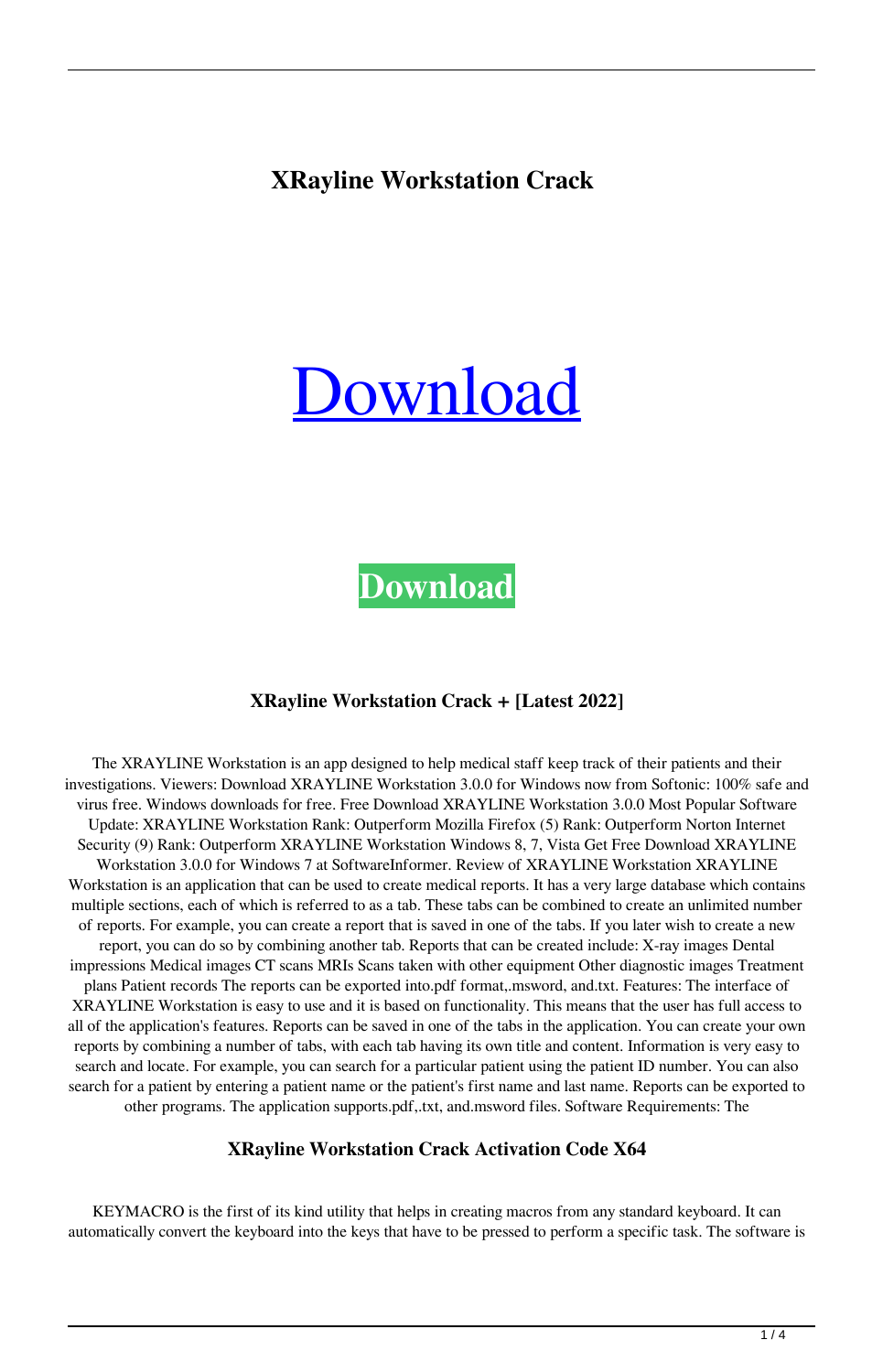very convenient to use and helps in automating tedious tasks like keystrokes and clicks. KEYMACRO is also an ideal software to use as it is completely compatible with all Windows versions. Keystroke Macro Manager Description: Keystroke Macro Manager is an ideal utility that helps in recording and playing back mouse, keyboard and command shortcuts on any standard Windows system. The software has been designed to work with the right keyboard shortcut to be pressed to execute a specific action. It automatically records all the shortcuts and then helps the users to playback them when required. This software is helpful to those users who are new to keyboard shortcuts. The software is also known as a useful software that can help in auto-playing a short video when the keyboard shortcut is pressed. Faster Computing and Faster Work Description: Faster Computing and Faster Work is a utility that helps in saving bandwidth, which ultimately saves data and your money. The software helps in automatically minimizing images for faster downloads and saving data for faster cloud transfer. The application can be used by all users and it does not need a registered version of the software. The software ensures that you always have the latest version of any software that you download from the Internet. You will be given the option to stop the software from running in the background when you are viewing your content. Microsoft Active Directory Integration Description: Microsoft Active Directory Integration is a utility that helps you to integrate MS Windows Active Directory with your Windows server. The software is very easy to use and you can get it working in minutes. It can store user and group information into Active Directory and is compatible with all Windows versions. It is an ideal software that will help you to control your Active Directory domain membership in real-time. Active Directory Utility Description: Active Directory Utility is a utility that helps in integrating Microsoft Active Directory with Windows Server, which is a new Windows 8 release. It is a command line utility and works with Windows 7, 2008, 2008 R2, 2012 and Windows Server 2008 R2, 2012. The tool is compatible with all Windows operating systems. It helps in creating, deleting, updating and retrieving information from Active Directory domain and other Windows servers. It also helps to monitor Active Directory with its Domain Status Monitoring Utility. Key Clicks Macro Recorder Description: Key Clicks Macro Rec 77a5ca646e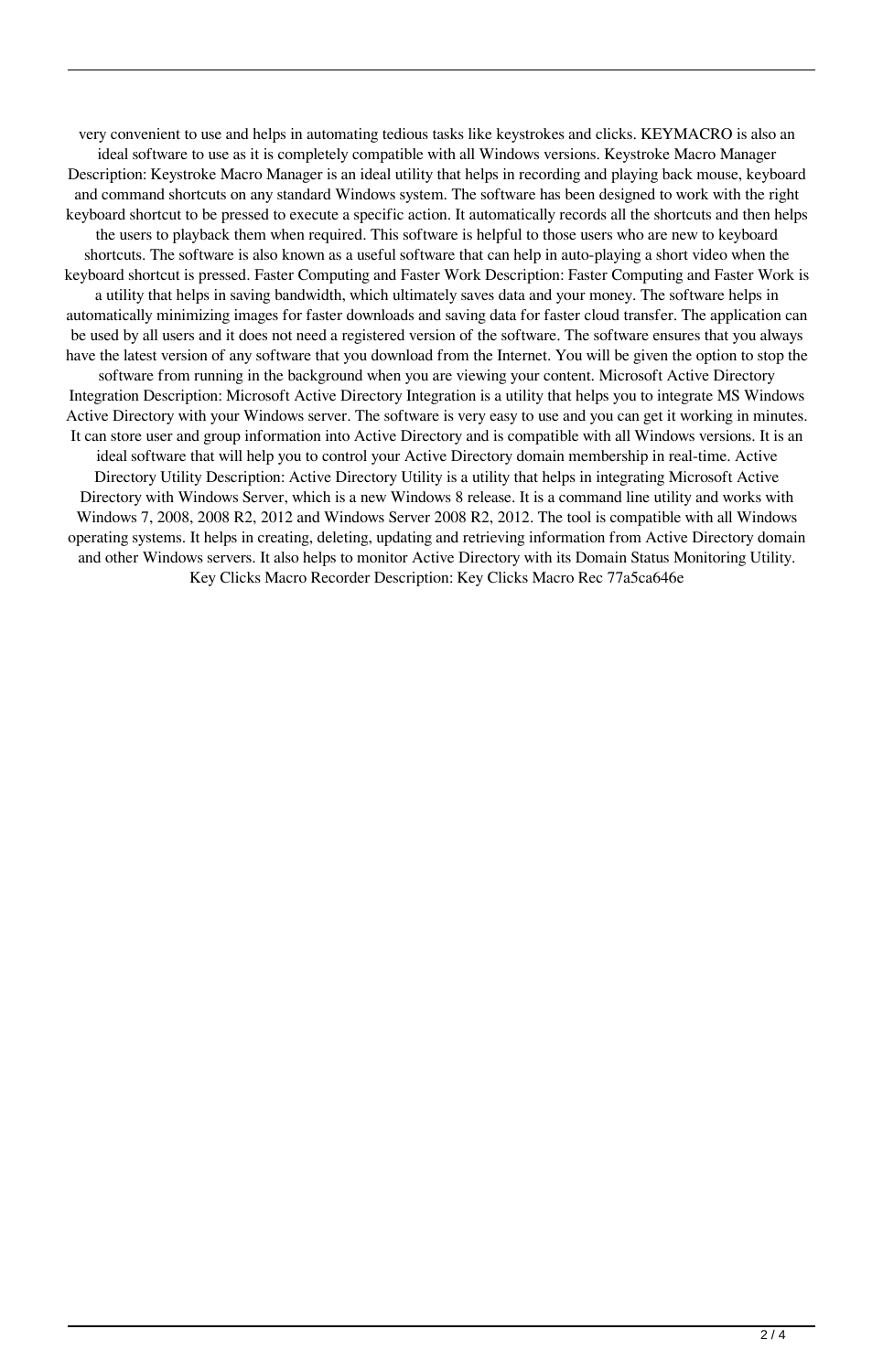#### **XRayline Workstation [Latest 2022]**

Open source software for managing patient information XRAYLINE Workstation is an application that allows you to store all types of medical data on servers. Support for both cloud and local-based files, the application is easy to install, and its hardware requirements are not extensive. You can start using the software right after the installation process has finished. The interface is organized into multiple tabs and menus, allowing you to view both server and local files. You can also perform searches based on the patient ID, name, or study. Store patient information, imagery, and scans XRAYLINE Workstation is a complete tool for medical staff. This means all manner of data can be stored within the application. You can add information on medical conditions, keep track of case studies, save x-ray images and so on. It is designed to handle all the information a clinic faces on a daily basis. You can share the data with other workstations on your network. By combining an on-premise and cloud server, you gain access to data regardless of your location. A software application with useful functionality You can employ this program into any medical facility. It can handle an unlimited number of patients and studies, and its information can be accessed by multiple users at the same time. The interface is based on functionality, without any visual distractions. Multiple help videos can clarify any difficulties you might have and all actions operated within the application are logged and saved for later use. Image Tracking: Xray with Xray Image Tracking: Xray with Xray is a simple yet powerful image tracker. It allows you to track images of objects. Most important is that it records and allows to play back all movements. Image Tracking: Xray with Xray - LAPTOP... Xray Tracking: Xray with Xray Xray Tracking: Xray with Xray is a simple yet powerful image tracker. It allows you to track images of objects. Most important is that it records and allows to play back all movements. Xray Tracking: Xray with Xray (free) Image Tracking: Xray with Xray Xray Tracking: Xray with Xray is a simple yet powerful image tracker. It allows you to track images of objects. Most important is that it records and allows to play back all movements. GetXrayTracker: Xray Tracking Software GetXrayTracker is a feature-rich and easy-to-use photo Xray tracking software. With GetXray

#### **What's New in the XRayline Workstation?**

XRAYLINE Workstation is a reliable system to manage medical records. It is user-friendly, simple to operate, and capable of storing a massive amount of data. It has numerous options to help you with your medical studies. It also allows you to save all the information you need on local servers or cloud servers. All of the information in the system is managed by the application. It is ideal for handling the huge amount of information produced by a hospital or clinic. The application makes use of the many features it has to offer. It makes the user interface clean, simple, and easy to understand. No matter what you do within the application, you can be sure that everything you enter will be saved. XRAYLINE Workstation is a complete system for medical staff. It allows you to store medical data, such as patient info, scans, x-rays, and study reports. The program also tracks case studies and helps your team get organized. All your medical data is saved in a central location. The application is designed to handle an unlimited number of patients and studies. You can also share the files with other workstations within your network. By combining an on-premise server with a cloud server, you can ensure that your data is always there, no matter what. A powerful tool for doctors and medical staff The application can be used in medical facilities, as it has everything you need to manage medical data. It is designed to store an unlimited number of patients and studies. The interface is based on functionality, without any visual distractions. The interface is simple to understand. You can employ this program into any medical facility. It can handle an unlimited number of patients and studies. The information can be accessed by multiple users at the same time. You can share the data with other workstations on your network. By combining a local server with cloud servers, you can ensure that the data is always there, no matter what. In conclusion, XRAYLINE Workstation is a reliable system to manage medical data. It is user-friendly, simple to operate, and capable of storing a massive amount of data. It has numerous options to help you with your medical studies. It also allows you to save all the information you need on local servers or cloud servers. All of the information in the system is managed by the application. Dilute preparation of a 20% solution of coumestrol and the equivalent amount of coumestrol after dissolution in either distilled water or a normal saline solution. 5% of the mixture was tested. The test material was first dissolved in 20% coumestrol and diluted with distilled water or a normal saline solution. 0.05 ml of this mixture was injected into male Sprague-Dawley rats. 3.5% of the mixture was tested. 10% of the mixture was tested. A final test was performed using a mixture of 20% coumestrol and